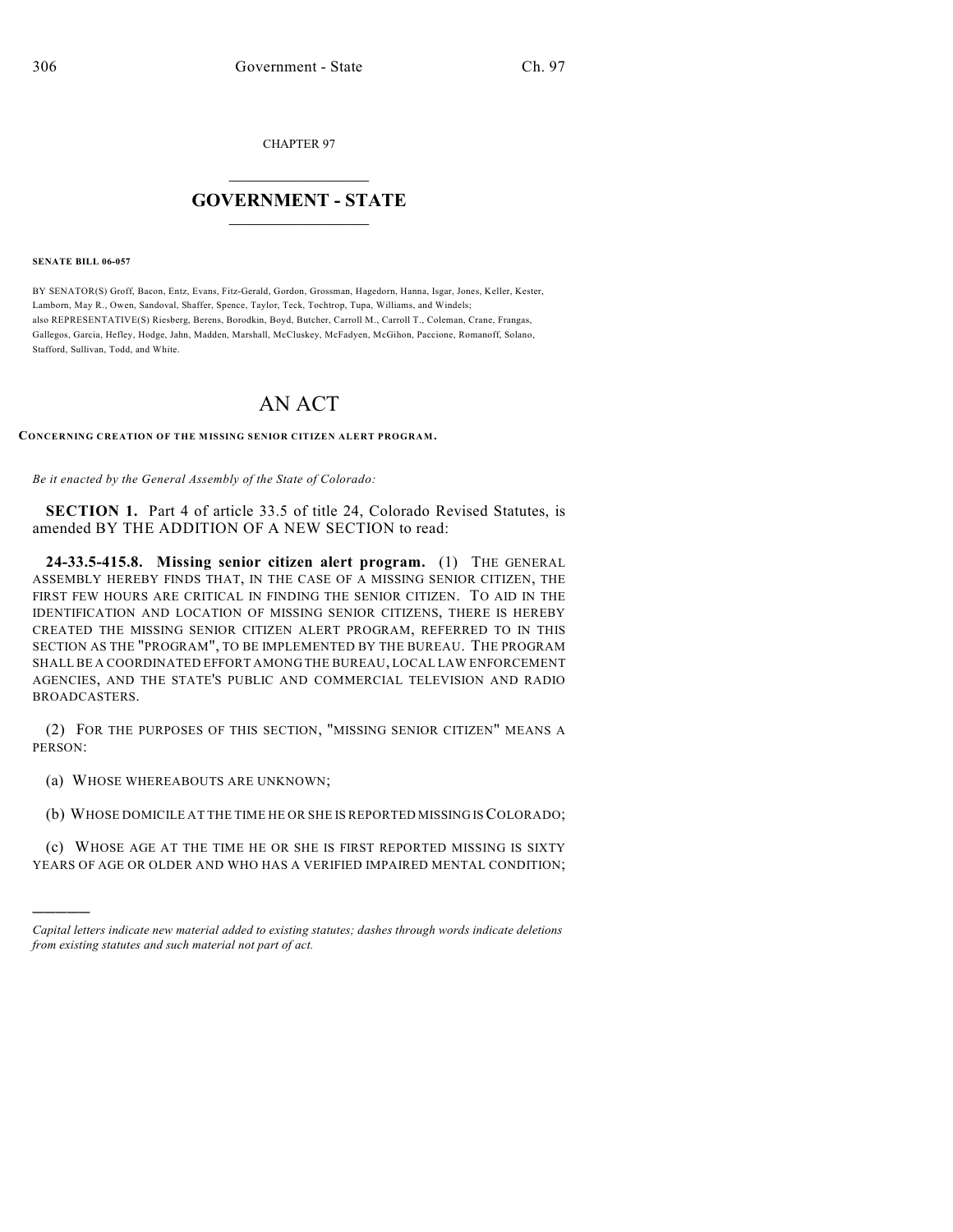AND

(d) WHOSE DISAPPEARANCE POSES A CREDIBLE THREAT TO THE SAFETY AND HEALTH OF THE PERSON, AS DETERMINED BY A LOCAL LAW ENFORCEMENT AGENCY.

(3) (a) THE BUREAU SHALL IMPLEMENT THE PROGRAM AS PROVIDED IN THIS SUBSECTION (3) AND PURSUANT TO RULES PROMULGATED AS PROVIDED IN SUBSECTION (4) OF THIS SECTION.

(b) WHEN A LOCAL LAW ENFORCEMENT AGENCY RECEIVES NOTICE THAT A SENIOR CITIZEN IS MISSING, THE AGENCY SHALL REQUIRE THE SENIOR CITIZEN'S FAMILY OR LEGAL GUARDIAN TO PROVIDE DOCUMENTATION OF THE SENIOR CITIZEN'S IMPAIRED MENTAL CONDITION. THE AGENCY MAY FOLLOW A PROCEDURE ESTABLISHED BY RULE TO VERIFY THE SENIOR CITIZEN IS MISSING AND HAS AN IMPAIRED MENTAL CONDITION. ONCE THE LOCAL LAW ENFORCEMENT AGENCY VERIFIES THE SENIOR CITIZEN IS MISSING AND HAS A VERIFIED IMPAIRED MENTAL CONDITION, THE LOCAL LAW ENFORCEMENT AGENCY MAY NOTIFY THE BUREAU.

(c) WHEN NOTIFIED BY A LOCAL LAW ENFORCEMENT AGENCY THAT A SENIOR CITIZEN IS MISSING AND HAS A VERIFIED IMPAIRED MENTAL CONDITION, THE BUREAU SHALL CONFIRM THE ACCURACY OF THE INFORMATION AND THEN ISSUE AN ALERT.

(d) THE ALERT SHALL BE SENT TO DESIGNATED MEDIA OUTLETS IN COLORADO. PARTICIPATING RADIO STATIONS, TELEVISION STATIONS, AND OTHER MEDIA OUTLETS MAY ISSUE THE ALERT AT DESIGNATED INTERVALS AS SPECIFIED BY RULE.

(e) THE ALERT SHALL INCLUDE ALL APPROPRIATE INFORMATION FROM THE LOCAL LAW ENFORCEMENT AGENCY THAT MAY ASSIST IN THE SAFE RECOVERY OF THE MISSING SENIOR CITIZEN AND A STATEMENT INSTRUCTING ANYONE WITH INFORMATION RELATED TO THE MISSING SENIOR CITIZEN TO CONTACT HIS OR HER LOCAL LAW ENFORCEMENT AGENCY.

(f) THE ALERT SHALL BE CANCELLED UPON BUREAU NOTIFICATION THAT THE MISSING SENIOR CITIZEN HAS BEEN FOUND OR AT THE END OF THE NOTIFICATION PERIOD, WHICHEVER OCCURS FIRST. A LOCAL LAW ENFORCEMENT AGENCY THAT LOCATES A MISSING SENIOR CITIZEN WHO IS THE SUBJECT OF AN ALERT SHALL NOTIFY THE BUREAU AS SOON AS POSSIBLE THAT THE MISSING SENIOR CITIZEN HAS BEEN LOCATED.

(4) THE EXECUTIVE DIRECTOR OF THE DEPARTMENT OF PUBLIC SAFETY SHALL PROMULGATE RULES IN ACCORDANCE WITH THE "STATE ADMINISTRATIVE PROCEDURE ACT", ARTICLE 4 OF THIS TITLE, FOR THE IMPLEMENTATION OF THE PROGRAM. THE RULES SHALL INCLUDE, BUT NEED NOT BE LIMITED TO:

(a) PROCEDURES FOR A LOCAL LAW ENFORCEMENT AGENCY TO USE TO VERIFY WHETHER A SENIOR CITIZEN IS MISSING AND TO VERIFY WHETHER A SENIOR CITIZEN HAS AN IMPAIRED MENTAL CONDITION AND THE CIRCUMSTANCES UNDER WHICH THE AGENCY SHALL REPORT THE MISSING SENIOR CITIZEN TO THE BUREAU;

(b) THE PROCESS TO BE FOLLOWED BY THE BUREAU IN CONFIRMING THE LOCAL LAW ENFORCEMENT AGENCY'S INFORMATION;